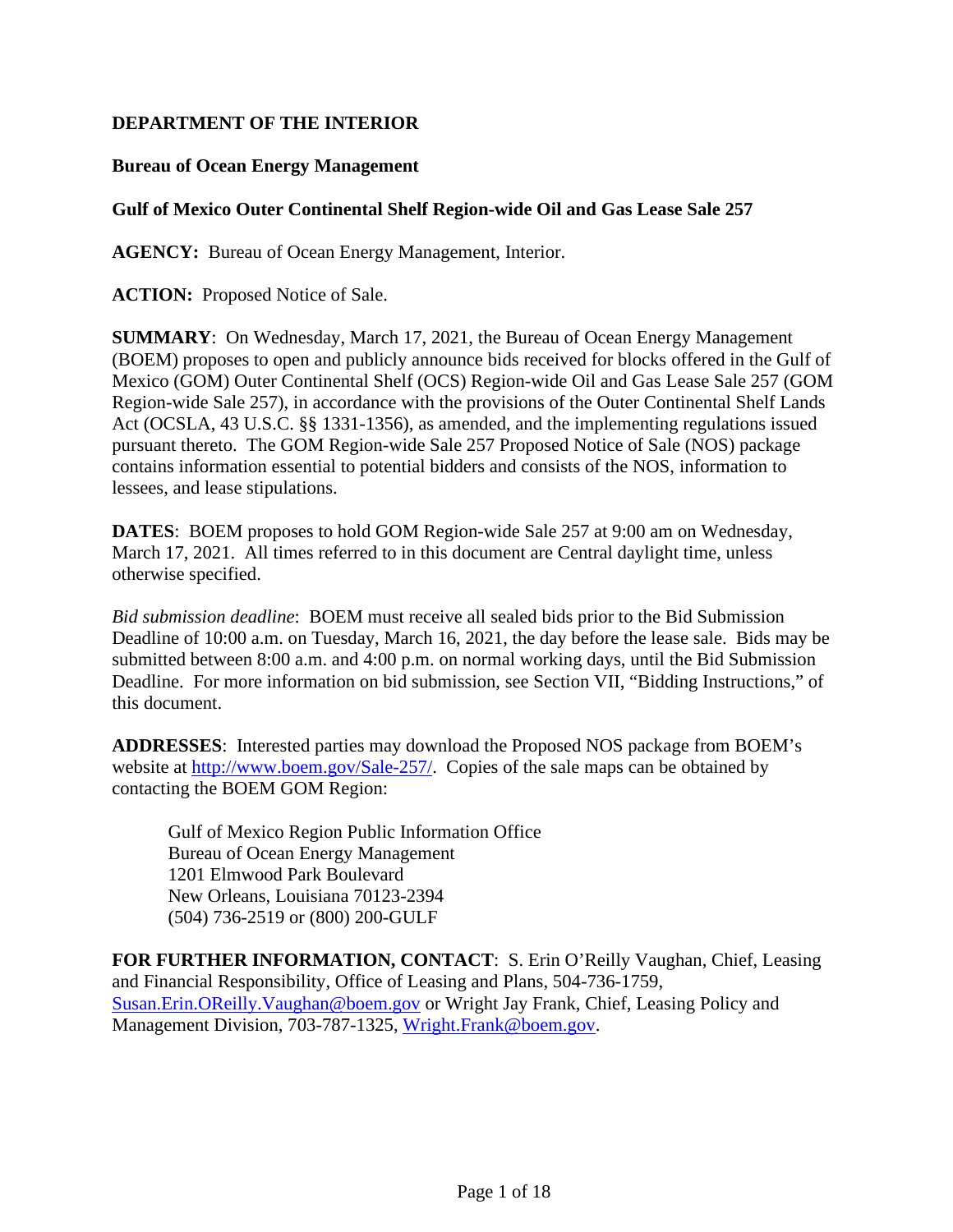#### **TABLE OF CONTENTS**

- I. [Lease Sale Area](#page-2-0)
- II. [Statutes and Regulations](#page-4-0)
- III. [Lease Terms and Economic Conditions](#page-4-1)
- IV. [Lease Stipulations](#page-7-0)
- V. [Information to Lessees](#page-7-1)
- VI. [Maps](#page-8-0)
- VII. [Bidding Instructions](#page-8-1)
- VIII. [Bidding Rules and Restrictions](#page-14-0)
- IX. [Forms](#page-15-0)
- X. [The Lease Sale](#page-15-1)
- XI. [Delay of Sale](#page-17-0)
- XII. [Upcoming Milestones](#page-17-1)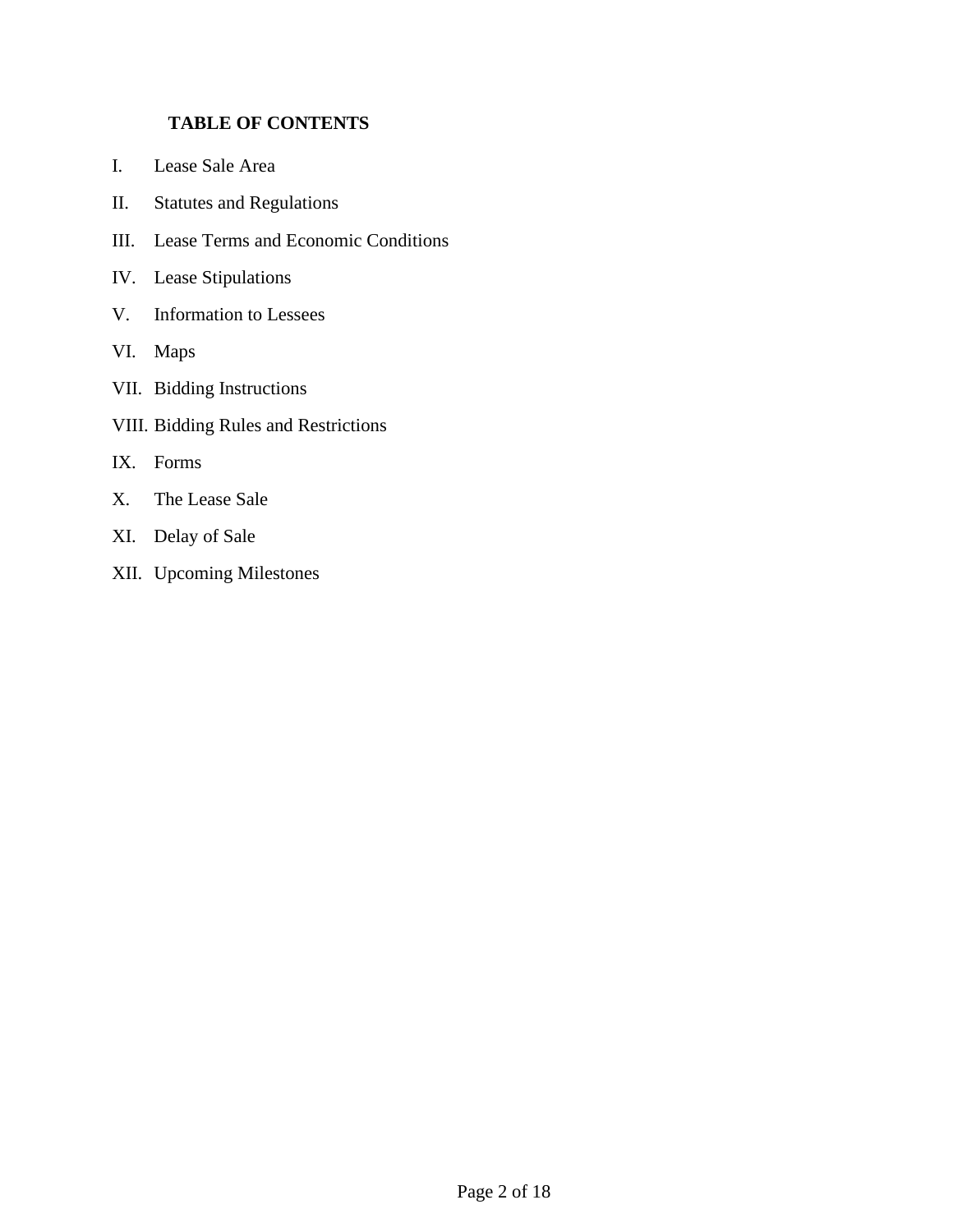# <span id="page-2-0"></span>**I. Lease Sale Area**

**Blocks Offered for Leasing**: BOEM will offer for bid in this lease sale all of the available unleased acreage in the GOM, except those blocks listed below in "Blocks Not Offered for Leasing."

**Blocks Not Offered for Leasing**: The following whole and partial blocks are not offered for lease in this sale. The BOEM Official Protraction Diagrams (OPDs) and Supplemental Official Block Diagrams are available online at [https://www.boem.gov/Maps-and-GIS-Data/.](https://www.boem.gov/Maps-and-GIS-Data/)

• **Whole and Partial Blocks within the Flower Garden Banks National Marine Sanctuary (East and West Flower Garden Banks and the Stetson Bank):**

| <b>Area</b>                 | <b>OCS Block</b>                                          |
|-----------------------------|-----------------------------------------------------------|
| High Island, East Addition, | Whole Block: A-398                                        |
| South Extension             | Partial Blocks: A-366, A-367, A-374, A-375, A-383, A-384, |
| (Leasing Map TX7C)          | A-385, A-388, A-389, A-397, A-399, A-401                  |
| High Island, South          | Partial Blocks: A-502, A-513                              |
| Addition                    |                                                           |
| (Leasing Map TX7B)          |                                                           |
| <b>Garden Banks</b>         | Partial Blocks: 134, 135                                  |
| (OPD NG 15-02)              |                                                           |

• **Blocks that are adjacent to or beyond the United States Exclusive Economic Zone in the area known as the northern portion of the Eastern Gap:**

| <b>Area</b>    | <b>OCS Block</b>                                                |  |  |  |
|----------------|-----------------------------------------------------------------|--|--|--|
| Lund South     | Whole Blocks: 128, 129, 169 through 173, 208 through 217,       |  |  |  |
| (OPD NG 16-07) | 248 through 261, 293 through 305, and 349                       |  |  |  |
| Henderson      | Whole Blocks: 466, 508 through 510, 551 through 554, 594        |  |  |  |
| (OPD NG 16-05) | through 599, 637 through 643, 679 through 687, 722 through      |  |  |  |
|                | 731, 764 through 775, 807 through 819, 849 through 862,         |  |  |  |
|                | 891 through 905, 933 through 949, and 975 through 992           |  |  |  |
|                | Partial Blocks: 335, 379, 423, 467, 511, 555, 556, 600, 644,    |  |  |  |
|                | 688, 732, 776, 777, 820, 821, 863, 864, 906, 907, 950, 993, and |  |  |  |
|                | 994                                                             |  |  |  |
| Florida Plain  | Whole Blocks: 5 through 24, 46 through 67, 89 through 110,      |  |  |  |
| (OPD NG 16-08) | 133 through 154, 177 through 197, 221 through 240,              |  |  |  |
|                | 265 through 283, 309 through 327, and 363 through 370           |  |  |  |

• **All whole and portions of blocks deferred by the Gulf of Mexico Energy Security Act of 2006, Pub. L. No. 109-432:**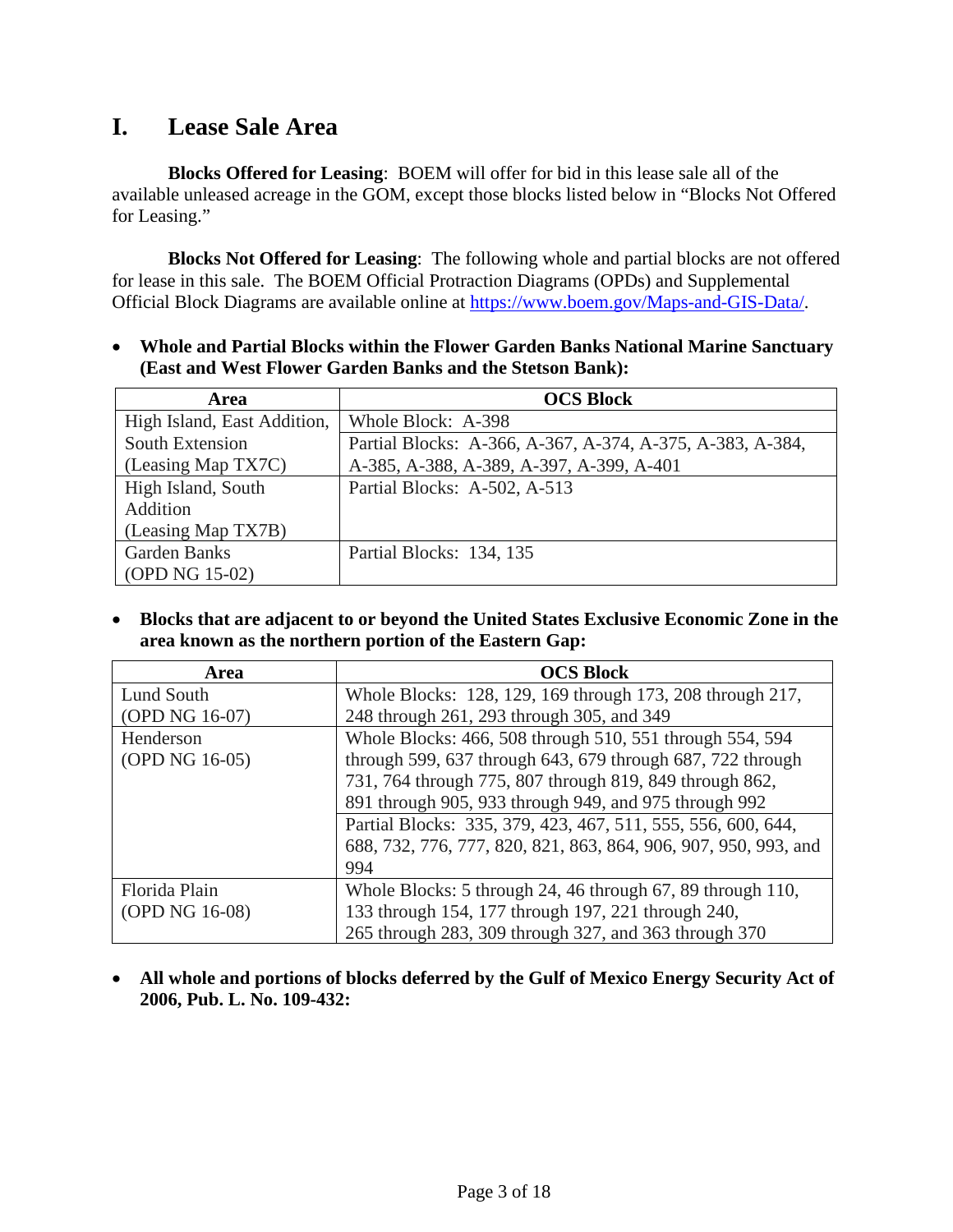| Area           | <b>OCS Block</b>                                                |  |  |  |
|----------------|-----------------------------------------------------------------|--|--|--|
| Pensacola      | Whole Blocks: 751 through 754, 793 through 798, 837 through     |  |  |  |
| (OPD NH 16-05) | 842, 881 through 886, 925 through 930, and 969 through 975      |  |  |  |
| Destin Dome    | Whole Blocks: 1 through 7, 45 through 51, 89 through 96, 133    |  |  |  |
| (OPD NH 16-08) | through 140, 177 through 184, 221 through 228, 265 through      |  |  |  |
|                | 273, 309 through 317, 353 through 361, 397 through 405, 441     |  |  |  |
|                | through 450, 485 through 494, 529 through 538, 573 through      |  |  |  |
|                | 582, 617 through 627, 661 through 671, 705 through 715, 749     |  |  |  |
|                | through 759, 793 through 804, 837 through 848, 881 through      |  |  |  |
|                | 892, 925 through 936, and 969 through 981                       |  |  |  |
| DeSoto Canyon  | Whole Blocks: 1 through 15, 45 through 59, and 92 through       |  |  |  |
| (OPD NH 16-11) | 102                                                             |  |  |  |
|                | Partial Blocks: 16, 60, 61, 89 through 91, 103 through 105, and |  |  |  |
|                | 135 through 147                                                 |  |  |  |
| Henderson      | Partial Blocks: 114, 158, 202, 246, 290, 334, 335, 378, 379,    |  |  |  |
| (OPD NG 16-05) | 422, and 423                                                    |  |  |  |

#### • **Depth-restricted, segregated block portion(s):**

Block 299, Main Pass Area, South and East Addition (as shown on Louisiana Leasing Map LA10A), containing 1,125 acres, from the surface of the earth down to a subsea depth of 1,900 feet with respect to the following described portions:

> SW1/4NE1/4; NW1/4SE1/4NE1/4; W1/2NE1/4SE1/4NE1/4; S1/2S1/2NW1/4NE1/4; S1/2SW1/4NE1/4NE1/4; S1/2SW1/4SE1/4NE1/4NE1/4; N1/2SW1/4SE1/4 NE1/4;  $SW_{1/4}SW_{1/4}SE_{1/4}NE_{1/4}$ ;  $NW_{1/4}SE_{1/4}SE_{1/4}NE_{1/4}$ ;  $N_{1/2}NW_{1/4}SW_{1/4}SE_{1/4}SE_{1/4}NE_{1/4}$ ;  $N_{1/2}SE_{1/4}SW_{1/4}SE_{1/4}NE_{1/4}$ ;  $N_{1/2}S_{1/2}SE_{1/4}SW_{1/4}SE_{1/4}NE_{1/4}$ ;  $S_{1/2}NE_{1/4}NW_{1/4}$ ;  $S_{1/2}S_{1/2}N_{1/2}NE_{1/4}NW_{1/4}$ ;  $N_{1/2}SE_{1/4}NW_{1/4}$ ;  $S_{1/2}SE_{1/4}NW_{1/4}$ ;  $NE_{1/4}SE_{1/4}$ NW1/4NW1/4; E1/2NE1/4SW1/4NW1/4; N1/2SE1/4SE1/4NW1/4; NE1/4SW1/4SE1/4NW1/4; N1/2NW1/4SW1/4SE1/4NW1/4; SE1/4SE1/4SE1/4NW1/4; E1/2SW1/4SE1/4SE1/4NW1/4;  $N_{1/2}NW_{1/4}NE_{1/4}SW_{1/4}NW_{1/4}$ ;  $N_{1/2}S_{1/2}NW_{1/4}NE_{1/4}SW_{1/4}NW_{1/4}$ ;  $N_{1/2}N_{1/2}NE_{1/4}NE_{1/4}NE_{1/4}SW_{1/4}$ ;  $N_{1/2}N_{1/2}N_{1/2}NW_{1/4}SW_{1/4}SE_{1/4}$ ;  $N_{1/2}N_{1/2}NW_{1/4}NE_{1/4}NW_{1/4}SE_{1/4}$ .

• **The following whole or partial blocks, whose lease status is currently under appeal:** 

| <b>Area</b>            | <b>OCS Block</b>  |  |
|------------------------|-------------------|--|
| Vermillion Area        | Partial Block 179 |  |
| (Leasing Map LA3)      |                   |  |
| <b>Atwater Valley</b>  | 63                |  |
| (OPD NG16-01)          |                   |  |
| <b>Alaminos Canyon</b> | 557, 601          |  |
| (OPN LN15-04)          |                   |  |

• **Whole or partial blocks that have received bids in previous sales, if an extension of the fair market value evaluation process does not allow completion at least 30 days prior to publication of the Final NOS.**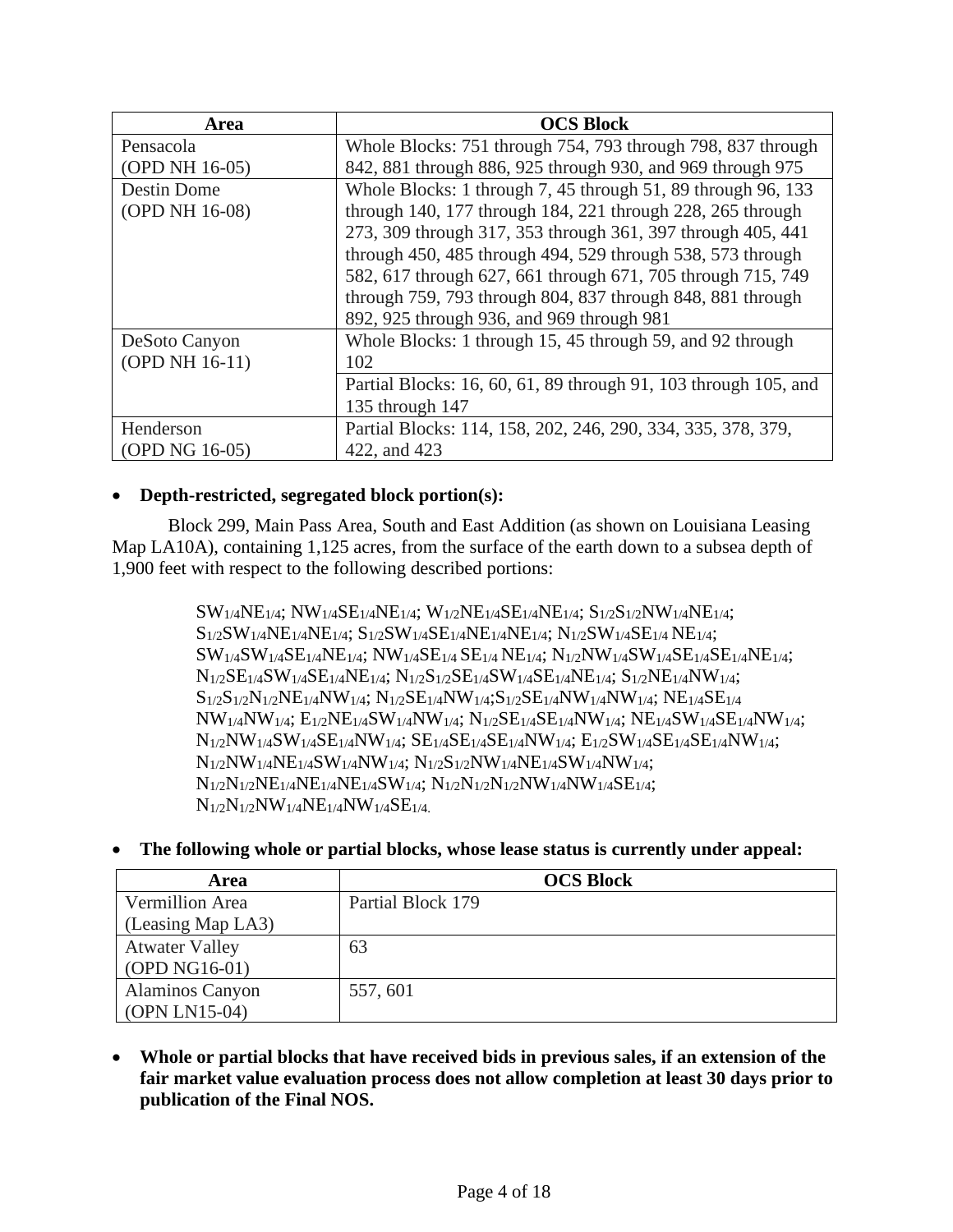• **Whole or partial blocks that have received bids in previous sales, where the bidder has sought reconsideration of BOEM's rejection of the bid are not offered in this sale, unless the reconsideration request is fully resolved at least 30 days prior to publication of the Final NOS.**

The list of blocks available will be listed under the Sale 257 link at [https://www.boem.gov/Sale-](https://www.boem.gov/Sale-257)[257](https://www.boem.gov/Sale-257) under the Proposed NOS tab.

## <span id="page-4-0"></span>**II. Statutes and Regulations**

Each lease is issued pursuant to OCSLA, 43 U.S.C. §§ 1331-1356, as amended, and is subject to OCSLA implementing regulations promulgated pursuant thereto in 30 CFR part 556, and other applicable statutes and regulations in existence upon the effective date of the lease, as well as those applicable statutes enacted and regulations promulgated thereafter, except to the extent that the after-enacted statutes and regulations explicitly conflict with an express provision of the lease. Each lease is also subject to amendments to statutes and regulations, including but not limited to OCSLA, that do not explicitly conflict with an express provision of the lease. The lessee expressly bears the risk that such new or amended statutes and regulations (i.e., those that do not explicitly conflict with an express provision of the lease) may increase or decrease the lessee's obligations under the lease.

## <span id="page-4-1"></span>**III. Lease Terms and Economic Conditions**

#### **Lease Terms**

#### **OCS Lease Form**

BOEM will use Form BOEM-2005 (February 2017) to convey leases resulting from this sale. This lease form can be viewed on BOEM's website at [http://www.boem.gov/BOEM-2005.](http://www.boem.gov/BOEM-2005) The lease form will be amended to include specific terms, conditions, and stipulations applicable to the individual lease. The terms, conditions, and stipulations applicable to this sale are set forth below.

#### **Primary Term**

Primary Terms are summarized in the following table: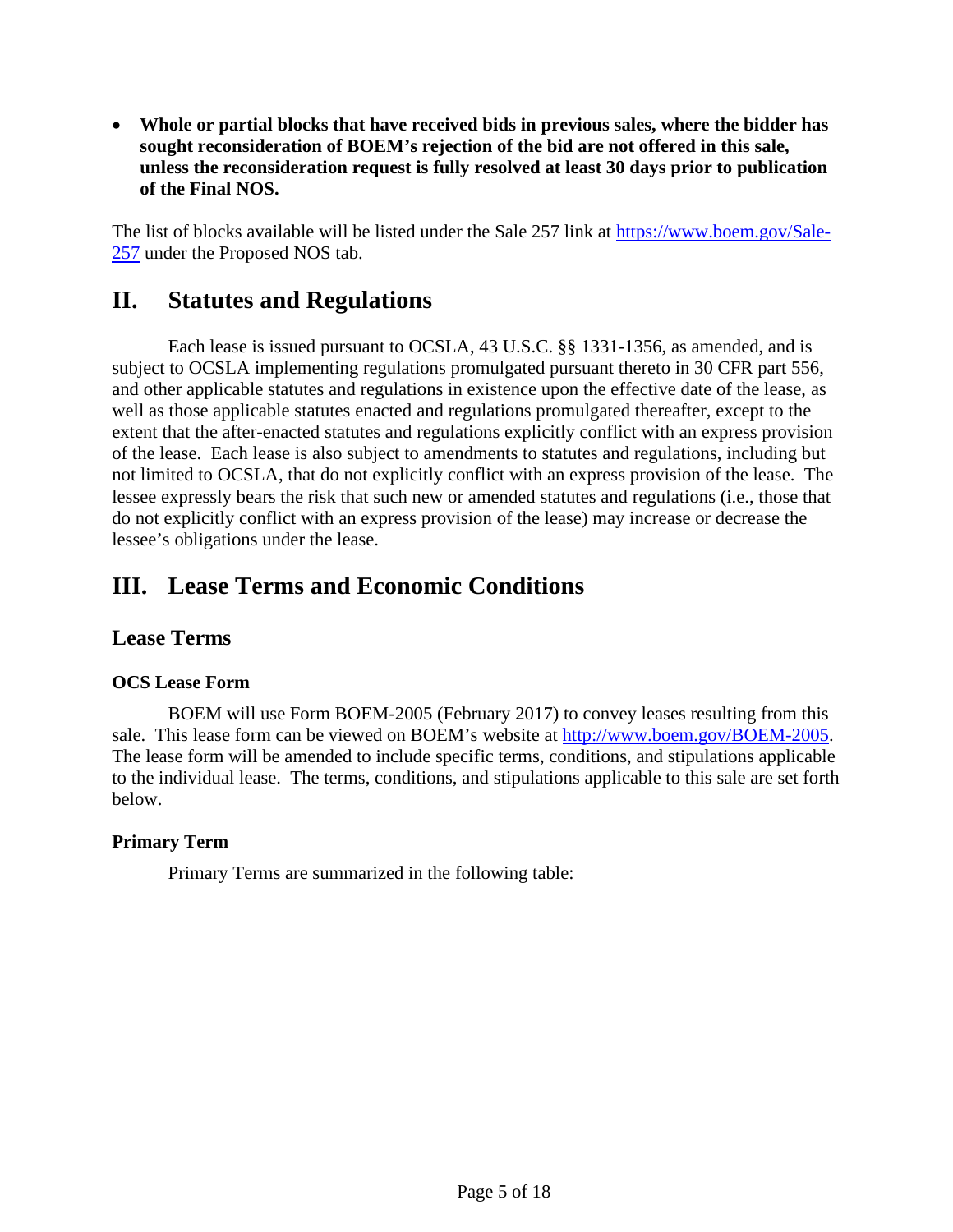| <b>Water Depth</b><br>(Meters) | <b>Primary Term</b>                                                                                                                                                                                                                                                 |
|--------------------------------|---------------------------------------------------------------------------------------------------------------------------------------------------------------------------------------------------------------------------------------------------------------------|
| $0 \text{ to } < 400$          | The primary term is 5 years; the lessee may earn an additional 3 years (i.e.,<br>for an 8-year extended primary term) if a well is spudded targeting<br>hydrocarbons below 25,000 feet True Vertical Depth Subsea (TVDSS)<br>during the first 5 years of the lease. |
| $400 \text{ to} < 800$         | The primary term is 5 years; the lessee will earn an additional 3 years (i.e.,<br>for an 8-year extended primary term) if a well is spudded during the first 5<br>years of the lease.                                                                               |
| $800 -$                        | 10 years                                                                                                                                                                                                                                                            |

- 1) The primary term for a lease in water depths less than 400 meters issued as a result of this sale is 5 years. If the lessee spuds a well targeting hydrocarbons below 25,000 feet TVDSS within the first 5 years of the lease, then the lessee may earn an additional 3 years, resulting in an 8-year primary term. The lessee will earn the 8-year primary term when the well is drilled to a target below 25,000 feet TVDSS, or the lessee may earn the 8-year primary term in cases where the well targets, but does not reach a depth below 25,000 feet TVDSS due to mechanical or safety reasons, and where the lessee provides sufficient evidence that it did not reach that target for reasons beyond the lessee's control. To earn the 8-year primary term, the lessee is required to submit a letter to the BOEM GOM Regional Supervisor, Office of Leasing and Plans, as soon as practicable, but no more than 30 days after completion of the drilling operation, providing the well number, spud date, information demonstrating a target below 25,000 feet TVDSS and whether that target was reached, and if applicable, any safety, mechanical, or other problems encountered that prevented the well from reaching a depth below 25,000 feet TVDSS. This letter must request confirmation that the lessee earned the 8-year primary term. The BOEM GOM Regional Supervisor for Leasing and Plans will confirm in writing, within 30 days of receiving the lessee's letter, whether the lessee has earned the extended primary term and accordingly update BOEM's records. The extended primary term is not effective unless and until the lessee receives confirmation from BOEM. A lessee that has earned the 8-year primary term by spudding a well with a hydrocarbon target below 25,000 feet TVDSS during the standard 5-year primary term of the lease will not be granted a suspension for that same period under the regulations at 30 CFR 250.175 because the lease is not at risk of expiring.
- 2) The primary term for a lease in water depths ranging from 400 to less than 800 meters issued as a result of this sale is 5 years. If the lessee spuds a well within the 5-year primary term of the lease, the lessee will earn an additional 3 years, resulting in an 8-year primary term. To earn the 8-year primary term, the lessee is required to submit a letter to the BOEM GOM Regional Supervisor, Office of Leasing and Plans, as soon as practicable, but no more than 30 days after spudding a well, providing the well number and spud date, and requesting confirmation that the lessee earned the 8-year primary term. Within 30 days of receipt of the request, the BOEM GOM Regional Supervisor for Leasing and Plans will provide written confirmation of whether the lessee has earned the extended primary term and accordingly update BOEM's records. The extended primary term is not effective unless and until the lessee receives confirmation from BOEM.
- 3) The primary term for a lease in water depths 800 meters or deeper issued as a result of this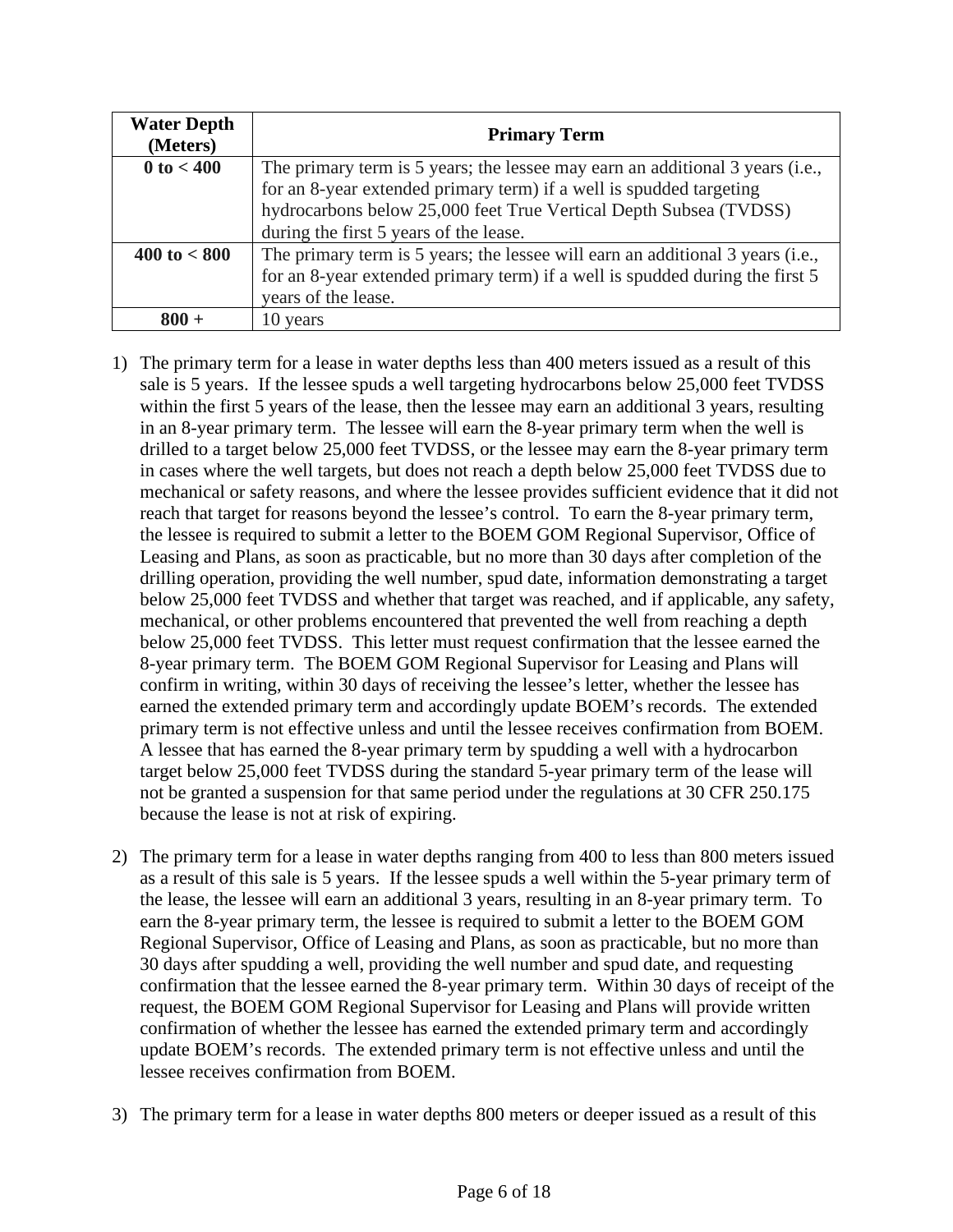sale is 10 years.

### **Economic Conditions**

#### **Minimum Bonus Bid Amounts**

BOEM will not accept a bonus bid unless it provides for a cash bonus in an amount equal to, or exceeding, the specified minimum bid, as described below.

- \$25 per acre or fraction thereof for blocks in water depths less than 400 meters; and
- \$100 per acre or fraction thereof for blocks in water depths 400 meters or deeper.

#### **Rental Rates**

Annual rental rates are summarized in the following table:

| <b>Rental Rates per Acre or Fraction Thereof</b> |                       |                     |  |  |
|--------------------------------------------------|-----------------------|---------------------|--|--|
| <b>Water Depth</b><br>(Meters)                   | <b>Years</b><br>$1-5$ | Years 6, 7, & $8 +$ |  |  |
| 0 to $< 200$                                     | \$7                   | $$14, $21, \& $28$  |  |  |
| $200 \text{ to } 400$                            | \$11                  | $$22, $33, \& $44$  |  |  |
|                                                  |                       | \$16                |  |  |

#### **Escalating Rental Rates for Leases with an 8-Year Primary Term in Water Depths Less Than 400 Meters**

Any lessee with a lease in less than 400 meters water depth who earns an 8-year primary term will pay an escalating rental rate as shown above. The rental rates after the fifth year for blocks in less than 400 meters water depth will become fixed and no longer escalate, if another well is spudded targeting hydrocarbons below 25,000 feet TVDSS after the fifth year of the lease, and BOEM concurs that such a well has been spudded. In this case, the rental rate will become fixed at the rental rate in effect during the lease year in which the additional well was spudded.

#### **Royalty Rate**

- 12.5 percent for leases situated in water depths less than 200 meters; and
- 18.75 percent for leases situated in water depths of 200 meters and deeper.

#### **Minimum Royalty Rate**

- \$7 per acre or fraction thereof per year for blocks in water depths less than 200 meters; and
- \$11 per acre or fraction thereof per year for blocks in water depths 200 meters or deeper.

#### **Royalty Suspension Provisions**

The issuance of leases with Royalty Suspension Volumes (RSVs) or other forms of royalty relief is authorized under existing BOEM regulations at 30 CFR part 560. The specific details relating to eligibility and implementation of the various royalty relief programs, including those involving the use of RSVs, are codified in Bureau of Safety and Environmental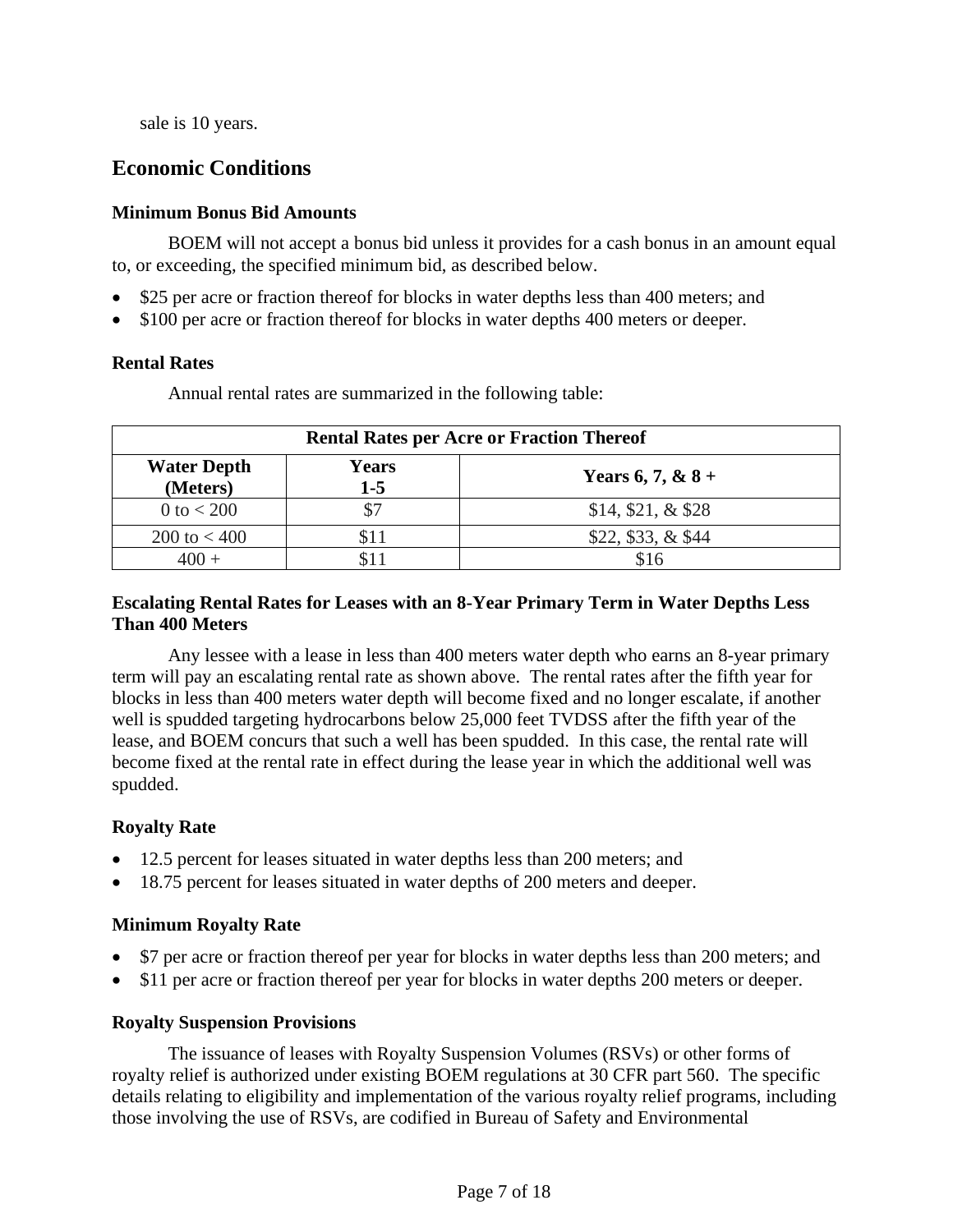Enforcement (BSEE) regulations at 30 CFR part 203. In this sale, the only royalty relief program being offered that involves the provision of RSVs relates to the drilling of ultra-deep wells in water depths of less than 400 meters, as described in the following section.

#### **Royalty Suspension Volumes on Gas Production from Ultra-deep Wells**

Pursuant to 30 CFR part 203, certain leases issued as a result of this sale may be eligible for RSV incentives on gas produced from ultra-deep wells. Under this program, wells on leases in less than 400 meters water depth and completed to a drilling depth of 20,000 feet TVDSS or deeper receive an RSV of 35 billion cubic feet on the production of natural gas. This RSV incentive is subject to applicable price thresholds set forth in the regulations at 30 CFR part 203. These regulations implement the requirements of the Energy Policy Act of 2005 (Pub. L. No. 109-58, 119 Stat. 594 (2005)).

## <span id="page-7-0"></span>**IV. Lease Stipulations**

Consistent with the Record of Decision for the Final Programmatic Environmental Impact Statement for the 2017-2022 Five Year OCS Oil and Gas Leasing Program, Stipulation No. 5 (Topographic Features) and Stipulation No. 8 (Live Bottom) apply to every lease sale in the GOM Program Area. One or more of the remaining nine stipulations may be applied to leases issued as a result of this sale, on applicable blocks as identified on the map "Gulf of Mexico Region-wide Oil and Gas Lease Sale 257, March 2021, Stipulations and Deferred Blocks" included in the Proposed NOS package. The full text of the following stipulations is contained in the "Lease Stipulations" section of the Proposed NOS package.

- 1) Military Areas
- 2) Evacuation
- 3) Coordination
- 4) Protected Species
- 5) Topographic Features
- 6) United Nations Convention on the Law of the Sea Royalty Payment
- 7) Agreement between the United States of America and the United Mexican States Concerning Transboundary Hydrocarbon Reservoirs in the Gulf of Mexico
- 8) Live Bottom
- 9) Blocks South of Baldwin County, Alabama
- 10) Restrictions due to Rights-of-Use and Easement for Floating Production Facilities
- 11) Timeframe for Decisions on an Application for Permit to Drill and an Application for Permit to Modify

## <span id="page-7-1"></span>**V. Information to Lessees**

Information to Lessees (ITLs) provide detailed information on certain issues pertaining to specific oil and gas lease sales. The full text of the ITLs for this sale is contained in the "Information to Lessees" section of the Proposed NOS package and covers the following topics:

- 1) Navigation Safety
- 2) Ordnance Disposal Areas
- 3) Existing and Proposed Artificial Reefs/Rigs-to-Reefs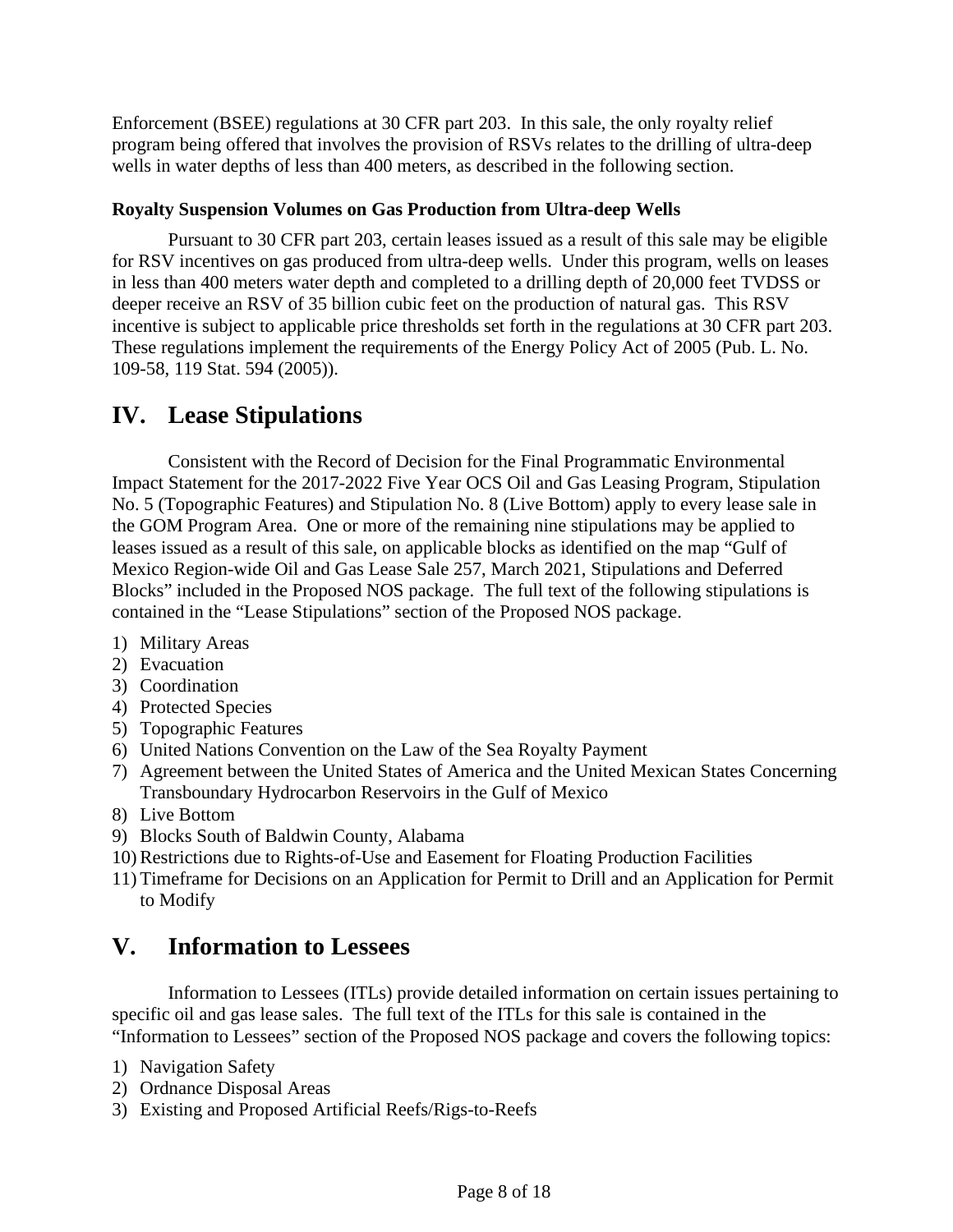- 4) Lightering Zones
- 5) Indicated Hydrocarbons List
- 6) Military Areas
- 7) Bureau of Safety and Environmental Enforcement Inspection and Enforcement of Certain U.S. Coast Guard Regulations
- 8) Significant Outer Continental Shelf Sediment Resource Areas
- 9) Notice of Arrival on the Outer Continental Shelf
- 10) Bidder/Lessee Notice of Obligations Related to Criminal/Civil Charges and Offenses, Suspension, or Debarment; Disqualification Due to a Conviction under the Clean Air Act or the Clean Water Act
- 11) Protected Species
- 12) Proposed Expansion of the Flower Garden Banks National Marine Sanctuary
- 13) Communication Towers
- 14) Deepwater Port Applications for Offshore Oil and Liquefied Natural Gas Facilities
- 15) Ocean Dredged Material Disposal Sites
- 16) Rights-of-Use and Easement
- 17) Industrial Waste Disposal Areas
- 18) Gulf Islands National Seashore
- 19) Air Quality Permit/ Plan Approvals
- 20) Provisions Pertaining to Certain Transactions by Foreign Persons Involving Real Estate in the United States

## <span id="page-8-0"></span>**VI. Maps**

The maps pertaining to this lease sale can be viewed on BOEM's website at [http://www.boem.gov/Sale-257](http://www.boem.gov/Sale-257/)[/.](http://www.boem.gov/Sale-254/) The following maps also are included in the Proposed NOS package:

## **Lease Terms and Economic Conditions Map**

The lease terms and economic conditions associated with leases of certain blocks are shown on the map entitled "Gulf of Mexico Region-wide Oil and Gas Lease Sale 257, March 2021, Lease Terms and Economic Conditions."

## **Stipulations and Deferred Blocks Map**

The lease stipulations and the blocks to which they apply are shown on the map entitled "Gulf of Mexico Region-wide Oil and Gas Lease Sale 257, March 2021, Stipulations and Deferred Blocks Map."

## <span id="page-8-1"></span>**VII. Bidding Instructions**

Bids may be submitted BY MAIL ONLY at the address below in the "Mailed Bids" section. Bidders should be aware that BOEM has eliminated in-person bidding for Lease Sale 257. Instructions on how to submit a bid, secure payment of the advance bonus bid deposit (if applicable), and the information to be included with the bid are as follows: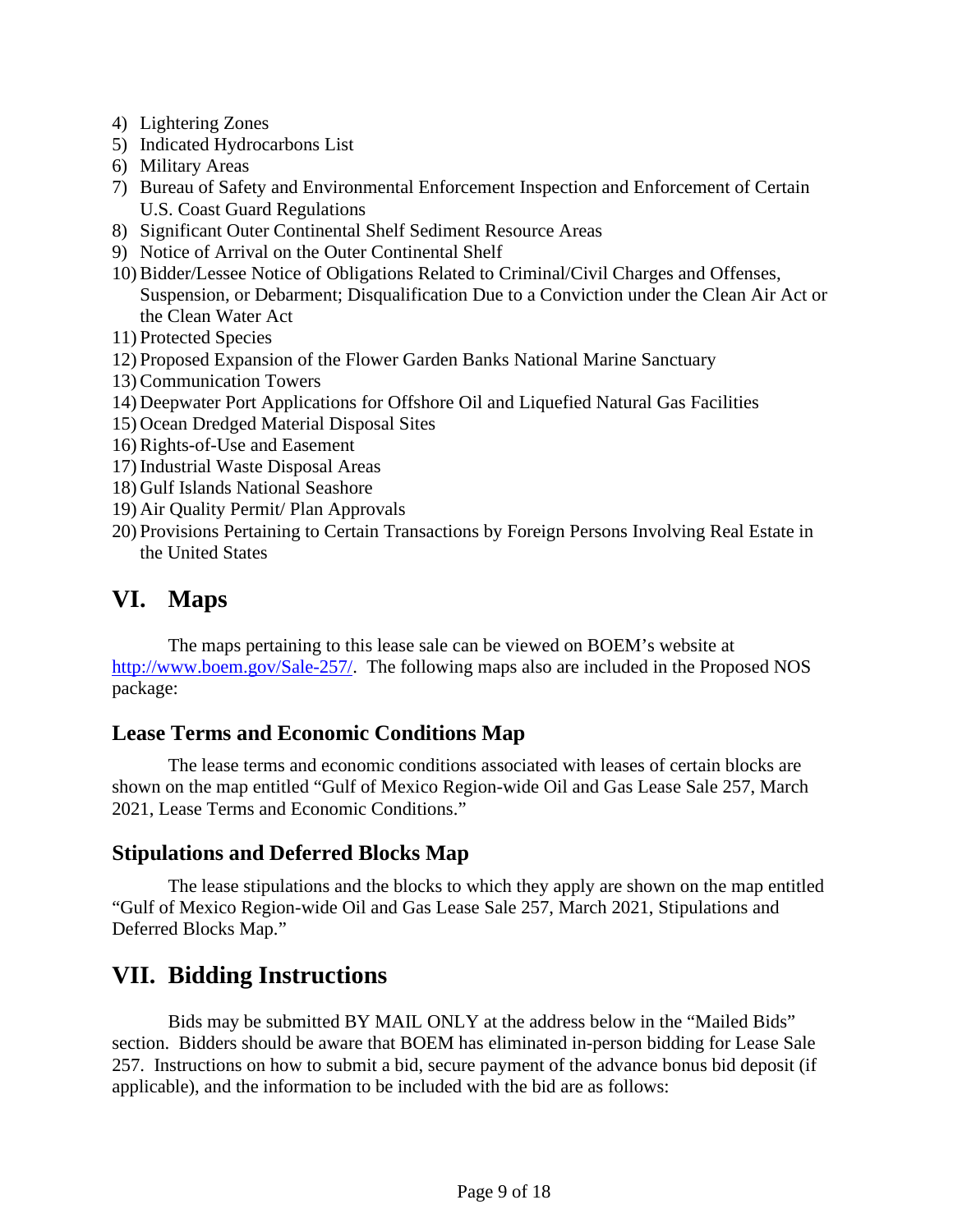### **Bid Form**

For each block bid upon, a separate sealed bid must be submitted in a sealed envelope (as described below) and include the following:

- Total amount of the bid in whole dollars only;
- Sale number:
- Sale date:
- Each bidder's exact name:
- Each bidder's proportionate interest, stated as a percentage, using a maximum of five decimal places (e.g., 33.33333 percent);
- Typed name and title, and signature of each bidder's authorized officer;
- Each bidder's qualification number;
- Map name and number or OPD name and number;
- Block number; and
- Statement acknowledging that the bidder(s) understands that this bid legally binds the bidder(s) to comply with all applicable regulations, including the requirement to post a deposit in the amount of one-fifth of the bonus bid amount for any tract bid upon and make payment of the balance of the bonus bid and first year's rental upon BOEM's acceptance of high bids.

The information required for each bid is specified in the document "Bid Form" that will be available in the Final NOS package which can be found at [http://www.boem.gov/Sale-257/.](http://www.boem.gov/Sale-257/) A blank bid form will be provided in the Final NOS package for convenience and can be copied and completed with the necessary information described above.

## **Bid Envelope**

Each bid must be submitted in a separate sealed envelope labeled as follows:

- "Sealed Bid for GOM Region-wide Sale 257, not to be opened until 9 a.m. Wednesday, March 17, 2021";
- Map name and number or OPD name and number;
- Block number for block bid upon;
- Acreage, if the bid is for a block that is split between the Central and Eastern Planning Areas; and
- The exact name and qualification number of the submitting bidder only.

The Final NOS package will include a sample bid envelope for reference.

#### **Mailed Bids**

Please address the envelope containing the sealed bid envelope(s) as follows: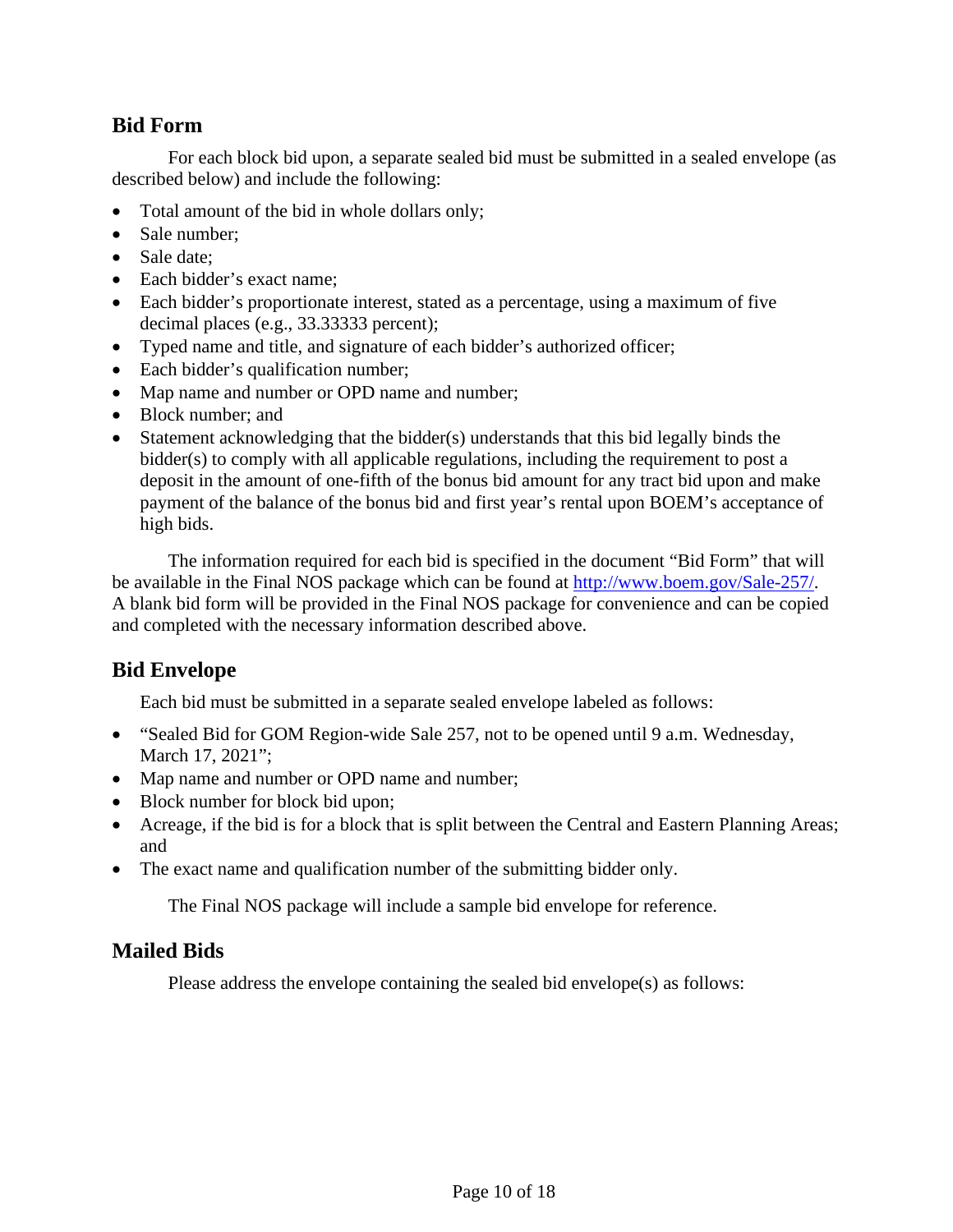Attention: Leasing and Financial Responsibility Section BOEM New Orleans Office 1201 Elmwood Park Boulevard MS-266A New Orleans, Louisiana 70123-2394 **Contains Sealed Bids for GOM Region-wide Sale 257 Please Deliver to Mrs. Bridgette Duplantis or Mr. Greg Purvis 2nd Floor, Immediately**

**Please Note**: Bidders mailing bid(s) are advised to inform BOEM by email at [boemgomrleasesales@boem.gov](mailto:boemgomrleasesales@boem.gov) immediately after placing bid(s) in the mail. This provides advance notice to BOEM regarding pending bids prior to the bid submission deadline. However, if BOEM receives bids later than the bid submission deadline, the BOEM GOM Regional Director (RD) will return those bids unopened to bidders. Please see "Section XI. Delay of Sale" regarding BOEM's discretion to extend the Bid Submission Deadline in the case of an unexpected event (e.g., flooding or travel restrictions) and how bidders can obtain more information on such extensions.

#### **Advance Bonus Bid Deposit Guarantee**

Bidders that are not currently an OCS oil and gas lease record title holder or designated operator, or those that ever have defaulted on a one-fifth bonus bid deposit, by Electronic Funds Transfer (EFT) or otherwise, must guarantee (secure) the payment of the one-fifth bonus bid deposit **prior to** bid submission using one of the following four methods:

- Provide a third-party guarantee;
- Amend an area-wide development bond via bond rider;
- Provide a letter of credit: or
- Provide a lump sum payment in advance via EFT.

Please provide, at the time of bid submittal, a confirmation or tracking number for the payment, the name of the company submitting the payment as it appears on the payment, and the date the payment was submitted so BOEM can confirm payment with the Office of Natural Resources Revenue (ONRR). Submitting payment to the bidders' financial institution at least five business days prior to bid submittal helps ensure that the Office of Foreign Assets Control and the U.S. Department of the Treasury (U.S. Treasury) have the needed time to screen and process payments so they are posted to ONRR prior to placing the bid. ONRR cannot confirm payment until the monies have been moved into settlement status by the U.S. Treasury. Bids will not be accepted if BOEM cannot confirm payment with ONRR.

If providing a third-party guarantee, amending an area-wide development bond via bond rider, or providing a letter of credit to secure your one-fifth bonus bid deposit, bidders are urged to file the same documents with BOEM, well in advance of submitting the bid, to allow processing time and for bidders to take any necessary curative actions prior to bid submission. For more information on EFT procedures, see Section X of this document entitled, "The Lease Sale."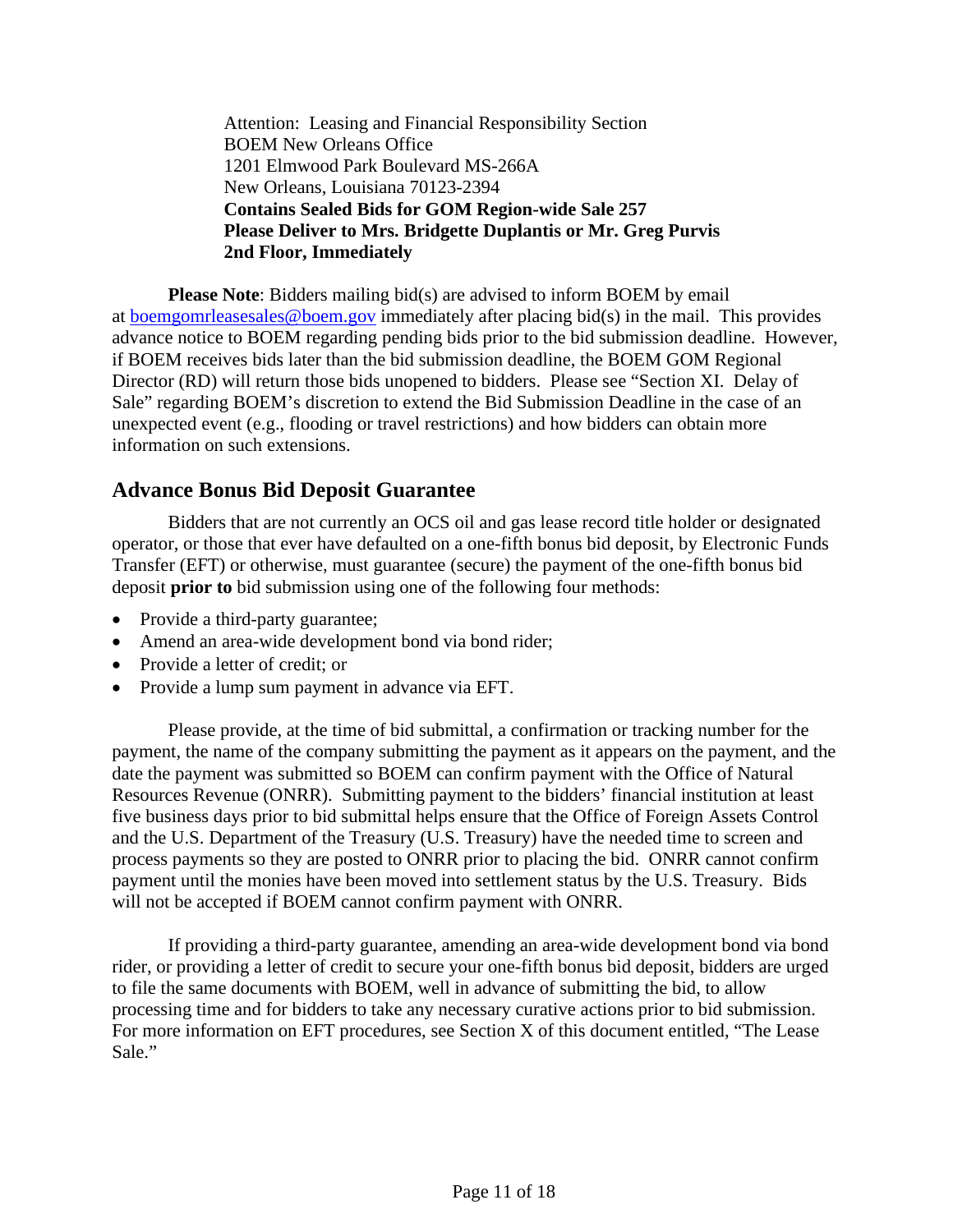#### **Affirmative Action**

Prior to bidding, each bidder should file the Equal Opportunity Affirmative Action Representation Form BOEM-2032 (February 2020, available on BOEM's website at [http://www.boem.gov/BOEM-2032/\)](http://www.boem.gov/BOEM-2032/) and Equal Opportunity Compliance Report Certification Form BOEM-2033 (February 2020, available on BOEM's website at [http://www.boem.gov/](http://www.boem.gov/BOEM-2033/) [BOEM-2033/\)](http://www.boem.gov/BOEM-2033/) with the BOEM GOM Adjudication Section. This certification is required by 41 CFR part 60 and Executive Order (E.O.) 11246, issued September 24, 1965, as amended by E.O. 11375, issued October 13, 1967, and by Executive Order 13672, issued July 21, 2014. Both forms must be on file for the bidder(s) in the GOM Adjudication Section prior to the execution of any lease contract.

## **Geophysical Data and Information Statement (GDIS)**

The GDIS is composed of three parts:

- 1) A "Statement" page that includes the company representatives' information and lists of blocks bid on that used proprietary data and those blocks bid upon that did not use proprietary data;
- 2) A "Table" listing the required data about each proprietary survey used (see below); and
- 3) "Maps," which contain the live trace maps for each proprietary survey that is identified in the GDIS statement and table.

Every bidder submitting a bid on a block in GOM Region-wide Sale 257 or participating as a joint bidder in such a bid, must submit at the time of bid submission all three parts of the GDIS. A bidder must submit the GDIS *even if a joint bidder or bidders on a specific block also have submitted a GDIS.* Any speculative data that has been reprocessed externally or "in-house" is considered proprietary due to the proprietary processing and is no longer considered to be speculative.

The bidder or bidders must submit the GDIS in a separate and sealed envelope, and must identify all proprietary data; reprocessed speculative data and/or any Controlled Source Electromagnetic surveys, Amplitude Versus Offset (AVO) data, Gravity data, or Magnetic data; or other information used as part of the decision to bid or participate in a bid on the block. The bidder and joint bidder must also include a live trace map (e.g., .pdf and ArcGIS shapefile) for each proprietary survey identified in the GDIS illustrating the actual areal extent of the proprietary geophysical data in the survey (see the "Example of Preferred Format" that will be included in the Final NOS package for additional information). The shape file must not include cultural resources information; only the live trace map of the survey itself.

The GDIS statement must include the name, phone number, and full address for a contact person and an alternate, who are both knowledgeable about the geophysical information and data listed and who are available for 30 days after the sale date. The GDIS statement also must include a list of all blocks bid upon that did not use proprietary or reprocessed pre- or post-stack geophysical data and information as part of the decision to bid or to participate as a joint bidder in the bid. **Bidders must submit the GDIS statement even if no proprietary geophysical data and information were used in bid preparation for the block.**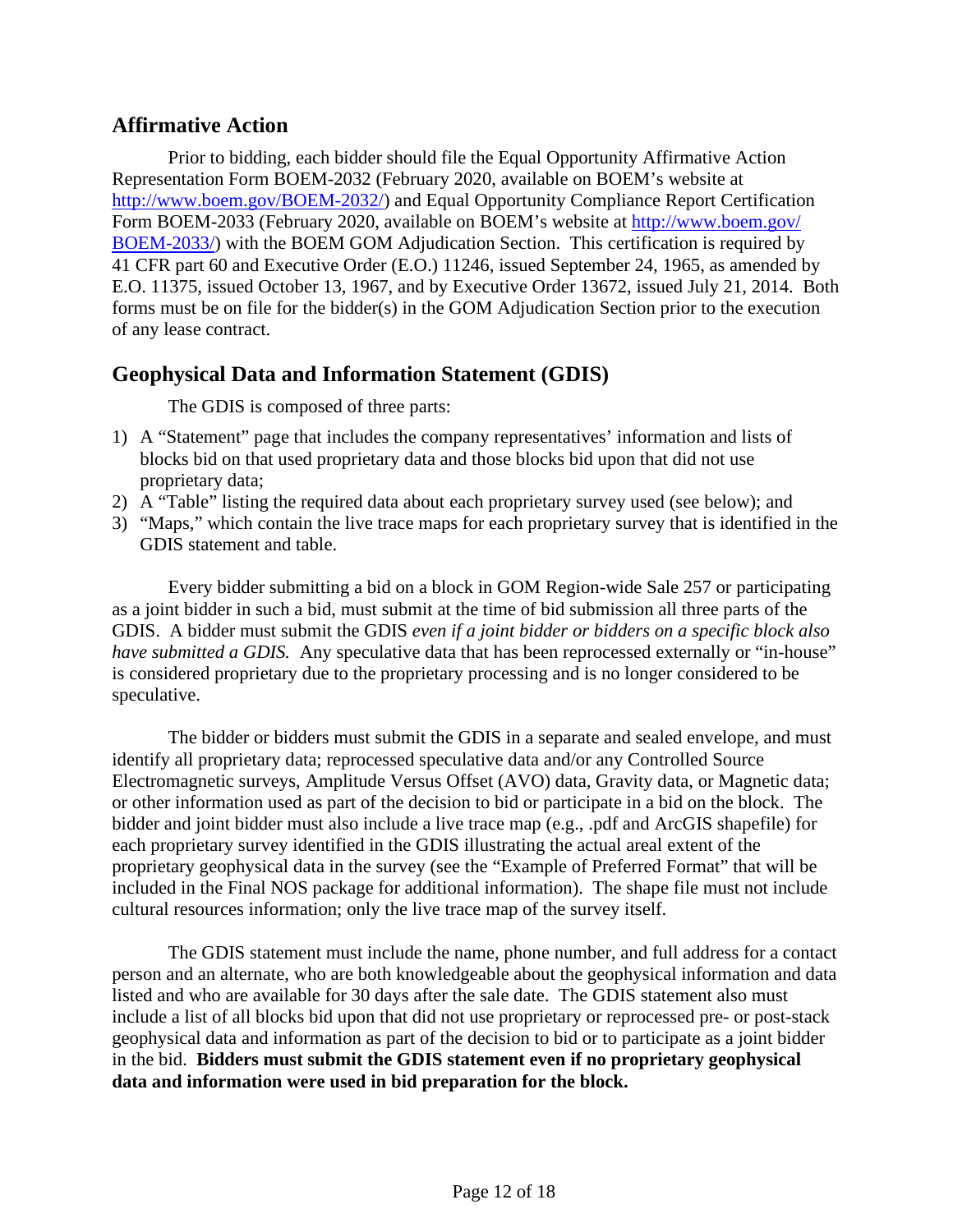An example of the preferred format of the table will be included in the Final NOS package, and a blank digital version of the preferred table can be accessed on the GOM RegionwideSale 257 webpage [http://www.boem.gov/Sale-257/.](http://www.boem.gov/Sale-257/) The GDIS table should have columns that clearly state the following:

- The sale number;
- The bidder company's name;
- The joint bidder's company's name (if applicable);
- The company providing Proprietary Data to BOEM;
- The block area and block number bid upon;
- The owner of the original data set (i.e., who initially acquired the data);
- The industry's original name of the survey (e.g., E Octopus);
- The BOEM permit number for the survey;
- Whether the data set is a fast-track version:
- Whether the data is speculative or proprietary;
- The data type (e.g., 2-D, 3-D, or 4-D; pre-stack or post-stack; time or depth);
- The migration algorithm (e.g., Kirchhoff migration, wave equation migration, reverse migration, reverse time migration) of the data and areal extent of bidder survey (i.e., number of line miles for 2-D or number of blocks for 3-D);
- The live proprietary survey coverage (2-D miles 3-D blocks);
- The computer storage size, to the nearest gigabyte, of each seismic data and velocity volume used to evaluate the lease block;
- Who reprocessed the data;
- Date the final reprocessing was completed (month and year);
- If data were previously sent to BOEM, list the sale number and date of the sale for which it was used;
- Whether proprietary or speculative AVO/AVA (PROP/SPEC) was used;
- Date AVO or AVA was sent to BOEM if sent prior to the sale;
- Whether AVO/ AVA is time or depth (PSTM or PSDM);
- Which angled stacks were used (e.g., NEAR, MID, FAR, ULTRAFAR);
- Whether the company used Gathers to evaluate the block in question; and
- Whether the company used Vector Offset Output (VOO) or Vector Image Partitions (VIP) to evaluate the block in question.

BOEM will use the computer storage size information to estimate the reproduction costs for each data set, if applicable. BOEM will determine the availability of reimbursement of production costs consistent with 30 CFR 551.13.

BOEM reserves the right to inquire about alternate data sets, to perform quality checks, and to compare the listed and alternative data sets to determine which data set most closely meets the needs of the fair market value determination process. See the "Example of Preferred Format" that will be included in the Final NOS package.

The GDIS maps are live trace maps (e.g., .pdf and ArcGIS shapefiles) that bidders should submit for each proprietary survey identified in the GDIS table. The maps should illustrate the actual areal extent of the proprietary geophysical data in the survey (see the "Example of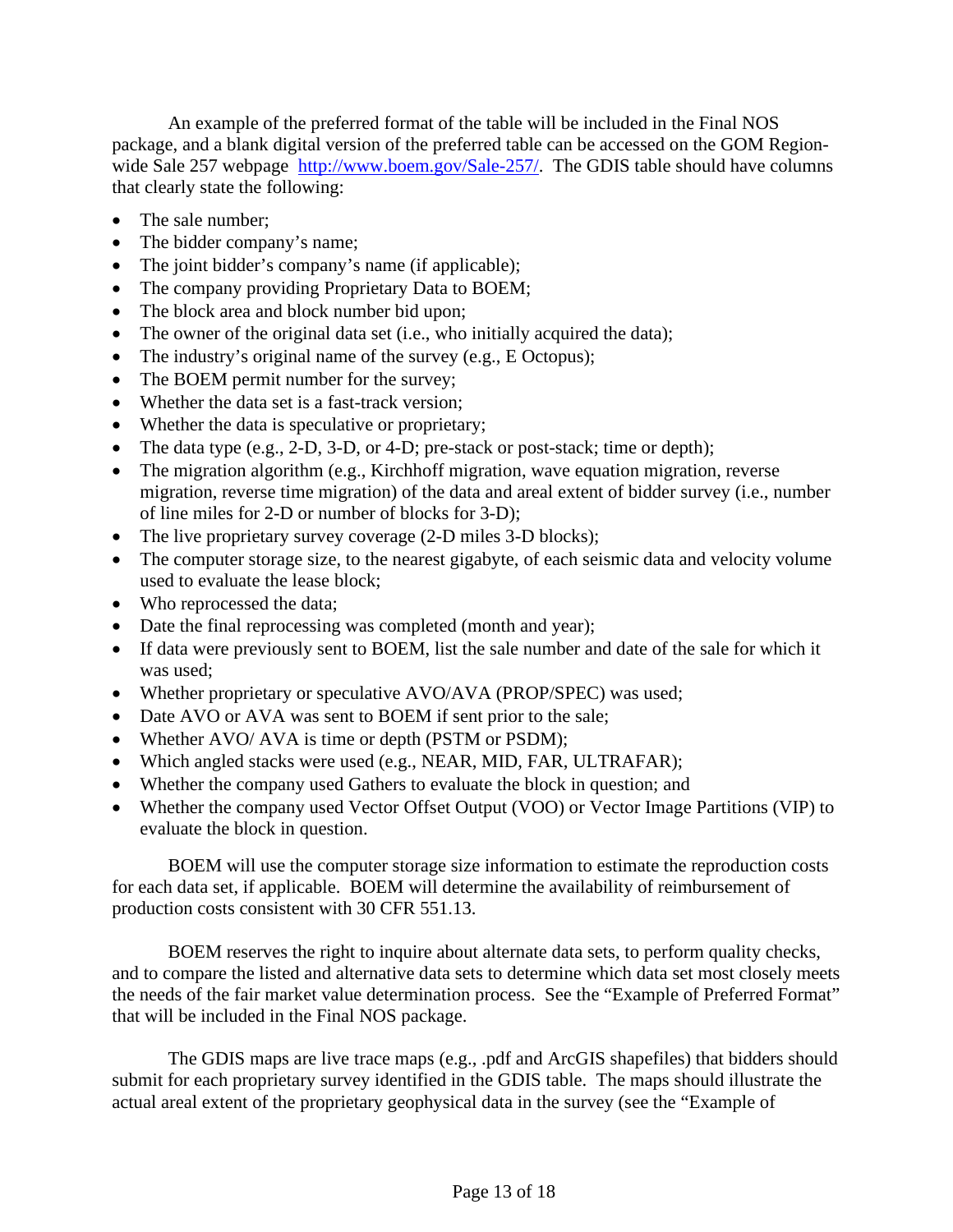Preferred Format" that will be included in the Final NOS package for additional information). As previously stated, the shapefile must not include cultural resources information, only the live trace map of the survey itself.

Pursuant to 30 CFR 551.12 and 30 CFR 556.501, as a condition of the sale, the BOEM GOM Regional Director requests that all bidders and joint bidders submit the proprietary data identified on their GDIS within 30 days after the lease sale (unless notified after the lease sale that BOEM has withdrawn the request). This request only pertains to proprietary data that is not commercially available. Commercially available data should not be submitted to BOEM unless specifically requested by BOEM. No reimbursement will be provided for unsolicited data sent to BOEM. The BOEM GOM RD will notify bidders and joint bidders of any withdrawal of the request, for all or some of the proprietary data identified on the GDIS, within 15 days of the lease sale. Where the BOEM GOM RD has notified bidders and joint bidders that the request for such proprietary data has been withdrawn, reimbursement will not be provided. Pursuant to 30 CFR part 551 and 30 CFR 556.501, as a condition of this sale, all bidders that are required to submit data must ensure that the data are received by BOEM no later than the 30th day following the lease sale, or the next business day if the submission deadline falls on a weekend or Federal holiday.

The data must be submitted to BOEM at the following address:

Bureau of Ocean Energy Management Resource Studies, GM 881A 1201 Elmwood Park Blvd. New Orleans, Louisiana 70123-2304

BOEM recommends that bidders mark the submission's external envelope as "Deliver Immediately to DASPU." BOEM also recommends that the data be submitted in an internal envelope, or otherwise marked, with the following designation: "Geophysical Data and Information Statement for Oil and Gas Lease Sale 257", Company Name, GOM Company Qualification Number, ###, and "Proprietary Data."

In the event a person supplies any type of data to BOEM, that person must meet the following requirements to qualify for reimbursement:

- 1) Must be registered with the System for Award Management (SAM), formerly known as the Central Contractor Registration (CCR). CCR usernames will not work in SAM. A new SAM user account is needed to register or update an entity's records. The website for registering is **gsa.gov/iaesystems.**
- 2) Must be enrolled in the U.S. Treasury's Invoice Processing Platform (IPP) for electronic invoicing. The person must enroll in the IPP at [https://www.ipp.gov/.](https://www.ipp.gov/) Access then will be granted to use the IPP for submitting requests for payment. When submitting a request for payment, the assigned Purchase Order Number must be included.
- 3) Must have a current On-line Representations and Certifications Application at [gsa.gov/iaesystems.](http://gsa.gov/iaesystems)

**Please Note**: Digital copies and duplicate hardcopies should be submitted for the GDIS Statement, Table and Maps. The GDIS Statement should be sent in as a digital PDF. The GDIS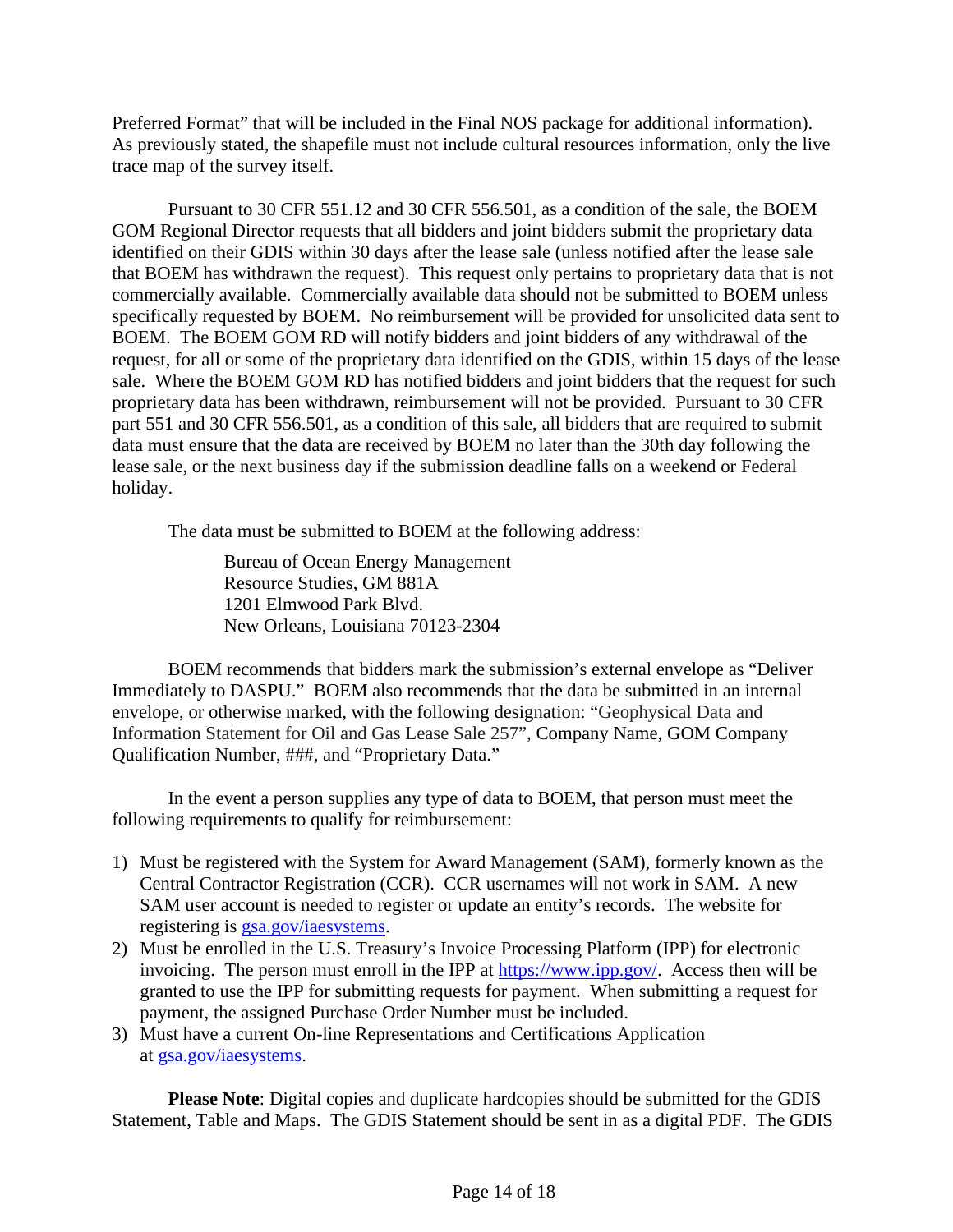Information Table must be submitted digitally as an Excel spreadsheet. The Proprietary Maps should be sent in as PDF files and the live trace outline of each proprietary survey should also be submitted as a shapefile. Please flatten all layered PDF files, since layered PDFs can have many objects. Layered PDFs can cause problems opening or printing the file correctly. Bidders may submit the digital files on a CD, DVD, or any USB external drive (formatted for Windows). If bidders have any questions, please contact Ms. Dee Smith at (504) 736-2706, or Ms. Teree Campbell at (504) 736-3231.

Bidders should refer to Section X of this document, "The Lease Sale: Acceptance, Rejection, or Return of Bids," regarding a bidder's failure to comply with the requirements of the Final NOS, including any failure to submit information as required in the Final NOS or Final NOS package.

## **Telephone Numbers/Addresses of Bidders**

BOEM requests that bidders provide this information in the suggested format prior to or at the time of bid submission. The suggested format will be included in the Final NOS package. The form must not be enclosed inside the sealed bid envelope.

## **Additional Documentation**

BOEM may require bidders to submit other documents in accordance with 30 CFR 556.107, 30 CFR 556.401, 30 CFR 556.501, and 30 CFR 556.513.

# <span id="page-14-0"></span>**VIII.Bidding Rules and Restrictions**

## **Restricted Joint Bidders**

On September 24, 2020, BOEM published the most recent List of Restricted Joint Bidders in the *Federal Register* at 85 FR 60266. Potential bidders are advised to refer to the *Federal Register*, prior to bidding, for the most current List of Restricted Joint Bidders in place at the time of the lease sale. Please refer to the joint bidding provisions at 30 CFR 556.511-515.

## **Authorized Signatures**

All signatories executing documents on behalf of bidder(s) must execute the same in conformance with the BOEM qualification records. Bidders are advised that BOEM considers the signed bid to be a legally binding obligation on the part of the bidder(s) to comply with all applicable regulations, including that requiring payment of one-fifth of the bonus bid on all high bids. A statement to this effect is included on each bid form (see the document "Bid Form" that will be included in the Final NOS package).

#### **Unlawful Combination or Intimidation**

BOEM warns bidders against violation of 18 U.S.C. § 1860, which prohibits unlawful combination or intimidation of bidders.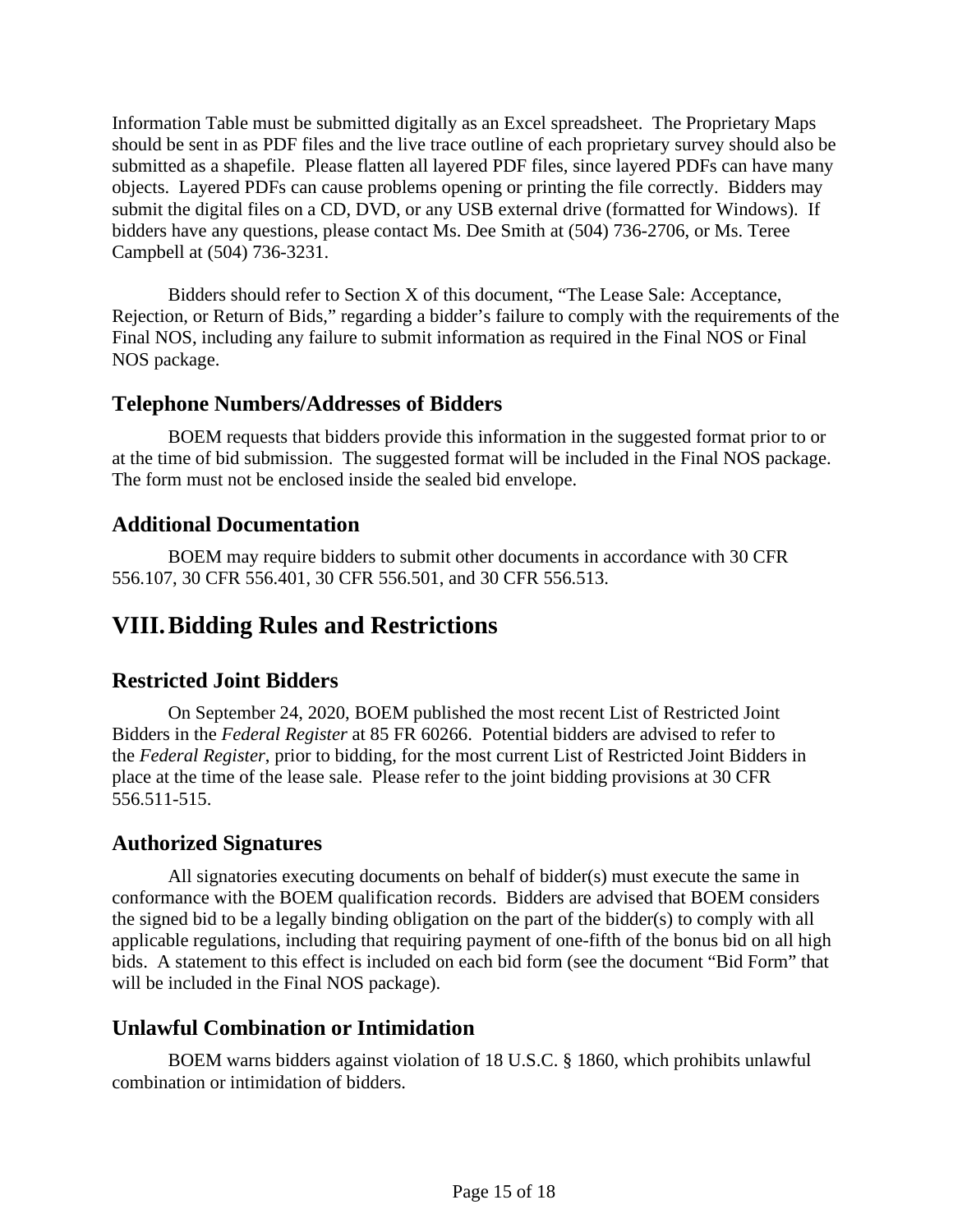#### **Bid Withdrawal**

Bids may be withdrawn only by written request delivered to BOEM prior to the bid submission deadline. The withdrawal request must be on company letterhead and must contain the bidder's name, its BOEM qualification number, the map name/number, and the block number(s) of the bid(s) to be withdrawn. The withdrawal request must be executed by one or more of the representatives named in the BOEM qualification records. The name and title of the authorized signatory must be typed under the signature block on the withdrawal request. The BOEM GOM RD, or the RD's designee, will indicate approval by signing and dating the withdrawal request.

#### **Bid Rounding**

Minimum bonus bid calculations, including rounding, for all blocks will be shown in the document "List of Blocks Available for Leasing" included in the Final NOS package. The bonus bid amount must be stated in whole dollars. If the acreage of a block contains a decimal figure, then prior to calculating the minimum bonus bid, BOEM will round up to the next whole acre. The appropriate minimum rate per acre will be applied to the whole (rounded up) acreage. The bonus bid amount must be greater than or equal to the minimum bonus bid so calculated and stated in the Final NOS package.

## <span id="page-15-0"></span>**IX. Forms**

The Final NOS package will include instructions, samples, and/or the preferred format for the items listed below. BOEM strongly encourages bidders to use the recommended formats. If bidders use another format, they are responsible for including all the information specified for each item in the Final NOS package.

- 1) Bid Form
- 2) Sample Completed Bid
- 3) Sample Bid Envelope
- 4) Sample Bid Mailing Envelope
- 5) Telephone Numbers/Addresses of Bidders Form
- 6) GDIS Form
- 7) GDIS Envelope Form

# <span id="page-15-1"></span>**X. The Lease Sale**

## **Bid Opening and Reading**

Sealed bids received in response to the Final NOS will be opened at the place, date, and hour specified under the "DATES" and "ADDRESSES" sections of the Final NOS. The venue will not be open to the public. Instead, the bid opening will be available for the public to view on BOEM's website at [www.boem.gov](http://www.boem.gov/) via live streaming. The opening of the bids is for the sole purpose of publicly announcing and recording the bids received; no bids will be accepted or rejected at that time.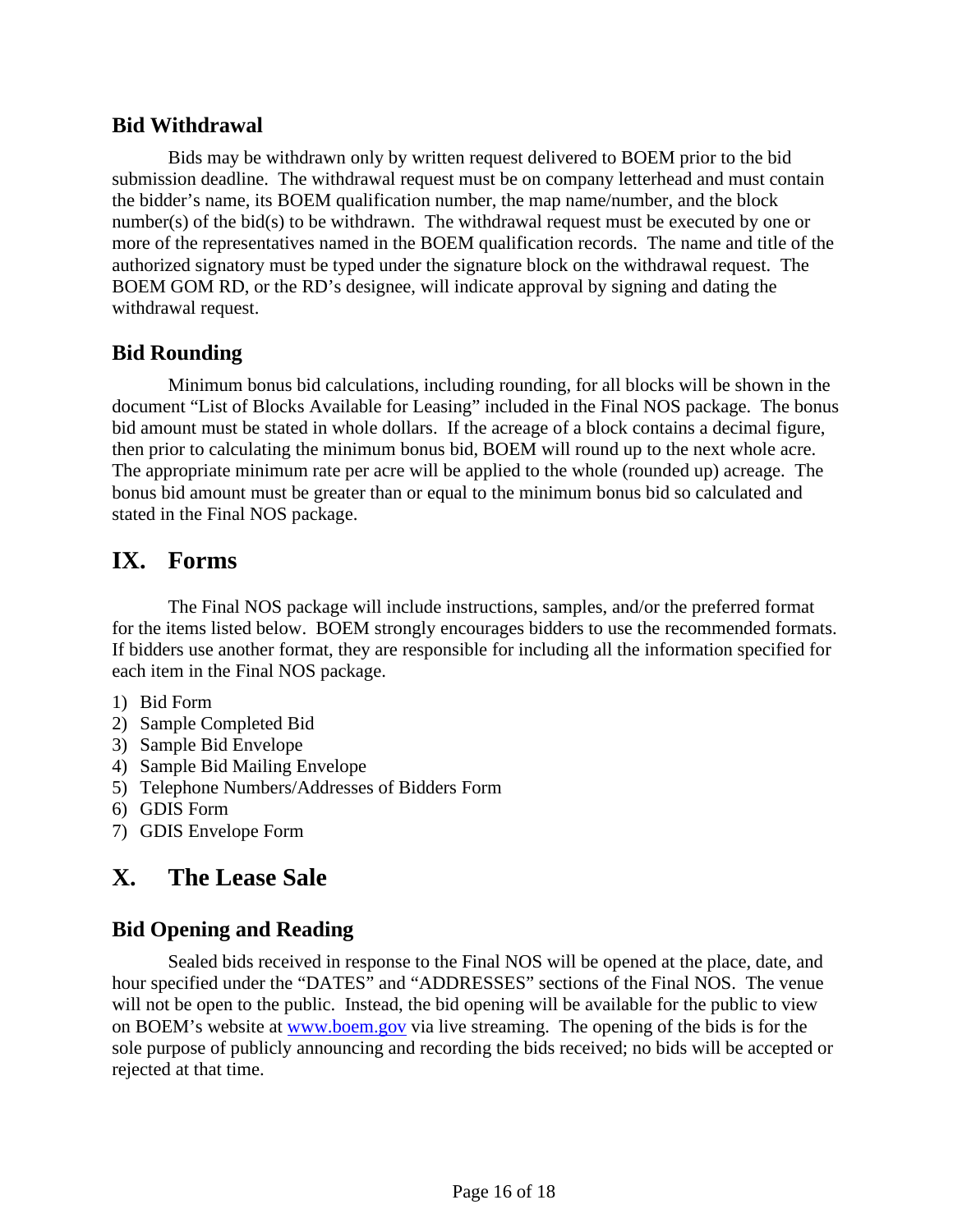### **Bonus Bid Deposit for Apparent High Bids**

Each bidder submitting an apparent high bid must submit a bonus bid deposit to ONRR equal to one-fifth of the bonus bid amount for each such bid. A copy of the notification of the high bidder's one-fifth bonus bid amount can be obtained on the BOEM website at <http://www.boem.gov/Sale-257/>under the heading "Notification of EFT 1/5 Bonus Liability" after 1:00 p.m. on the day of the sale. All payments must be electronically deposited into an interest-bearing account in the U.S. Treasury by 1:00 p.m. Eastern Time the day following the bid reading (no exceptions). Account information is provided in the "Instructions for Making Electronic Funds Transfer Bonus Payments" found on the BOEM website identified above.

Submitting payment to your financial institution as soon as possible the day of bid reading, but no later than 7:00 pm Eastern Time the day of bid reading, will help ensure that deposits have time to process through the U.S. Treasury and post to ONRR. ONRR cannot confirm payment until the monies have been moved into settlement status by the U.S. Treasury.

BOEM requires bidders to use EFT procedures for payment of one-fifth bonus bid deposits for GOM Region-wide Sale 257, following the detailed instructions contained on the ONRR Payment Information webpage at [https://www.onrr.gov/ReportPay/payments.htm.](https://www.onrr.gov/ReportPay/payments.htm) Acceptance of a deposit does not constitute, and will not be construed as, acceptance of any bid on behalf of the United States.

#### **Withdrawal of Blocks**

The United States reserves the right to withdraw any block from this lease sale prior to issuance of a written acceptance of a bid for the block.

## **Acceptance, Rejection, or Return of Bids**

The United States reserves the right to reject any and all bids. No bid will be accepted, and no lease for any block will be awarded to any bidder, unless:

- 1) The bidder has complied with all applicable regulations and requirements of the Final NOS, including those set forth in the documents contained in the Final NOS package;
- 2) The bid is the highest valid bid; and
- 3) The amount of the bid has been determined to be adequate by the authorized officer.

Any bid submitted that does not conform to the requirements of the Final NOS and Final NOS package, OCSLA, or other applicable statute or regulation will be rejected and returned to the bidder. The United States Department of Justice and the Federal Trade Commission will review the results of the lease sale for antitrust issues prior to the acceptance of bids and issuance of leases.

#### **Bid Adequacy Review Procedures for GOM Region-wide Sale 257**

To ensure that the U.S. Government receives fair market value for the conveyance of leases from this sale, BOEM will evaluate high bids in accordance with its bid adequacy procedures, which are available on BOEM's website at [http://www.boem.gov/Oil-and-Gas-](http://www.boem.gov/Oil-and-Gas-Energy-Program/Leasing/Regional-Leasing/Gulf-of-Mexico-Region/Bid-Adequacy-Procedures.aspx)